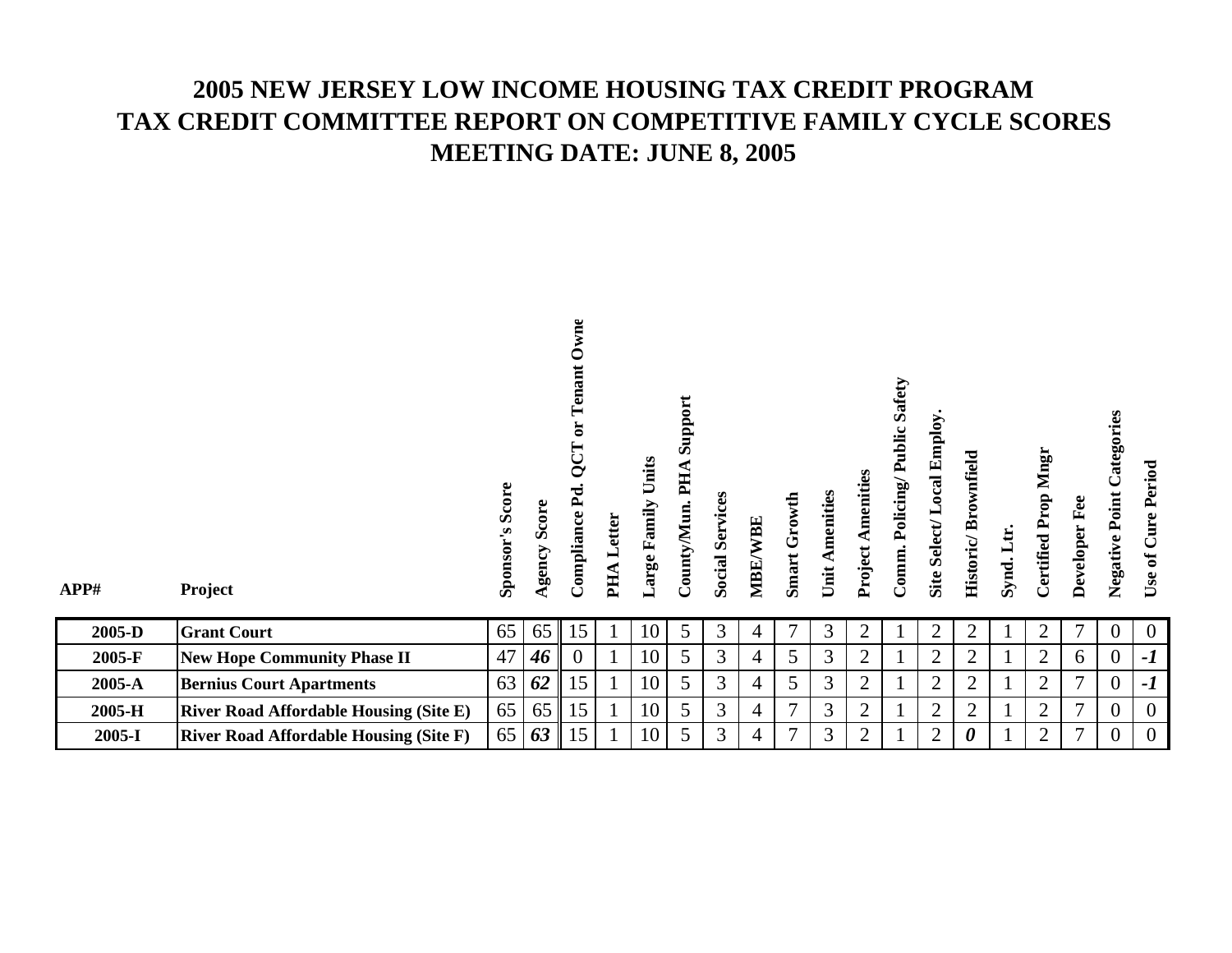## **2005 NEW JERSEY LOW INCOME HOUSING TAX CREDIT PROGRAM TAX CREDIT COMMITTEE REPORT ON COMPETITIVE SENIOR CYCLE SCORES MEETING DATE: JUNE 8, 2005**

| APP#   | Project                       | U<br>க | Φ<br>Ξ<br>s<br>⋗<br>5.<br>g, | ਨ<br>- 73<br>ω<br>e i<br>⋍<br>$\mathbf{q}$ | tter<br>ъ<br>E | Ò.<br>≖<br>B | B<br>ō<br>Б<br>Ō<br>ocial<br>Ø. | BE<br>MBE. | €<br>ڻ<br>art<br>$\sin$ | S.<br>eniti<br>ε<br>Ħ<br>∍ | nities<br>ю<br>oject<br>ዺ | $\overline{\mathbf{s}}$<br>b.<br>آأ:<br>휭<br>≏ | $\mathbf{S}$<br>Ē<br>臼<br>ಡ<br>ਜ਼<br>-e<br>Ø<br>Site | 這<br>a<br>⊶<br>⊶<br>$_{\rm elds}$<br>É<br>菡 | ت<br>⊣<br>≂<br>$\mathbf{S}$ | ign<br>▱<br>ಕಿ<br><u>ڀ</u><br>≏<br>tified<br>Cer | 8<br>匤<br>는<br>ခြ<br>$\bullet$<br>≏ | B<br>ğ0<br>D<br>ਜ਼<br>ن<br>Point<br>Negative | riod<br>$\bullet$<br>≏<br>ω<br>◡<br>ಕ<br>Use |
|--------|-------------------------------|--------|------------------------------|--------------------------------------------|----------------|--------------|---------------------------------|------------|-------------------------|----------------------------|---------------------------|------------------------------------------------|------------------------------------------------------|---------------------------------------------|-----------------------------|--------------------------------------------------|-------------------------------------|----------------------------------------------|----------------------------------------------|
| 2005-K | <b>Trenton Prospect House</b> | 58     | 58                           | 15                                         |                |              | ⌒                               | 4          | 10                      |                            | $\sqrt{2}$                |                                                |                                                      |                                             |                             | ∠                                                |                                     | U                                            | 0                                            |
| 2005-E | <b>Baldwin's Run Senior</b>   | 58     | 58                           | 15                                         |                |              | $\sim$                          |            | 10                      | $\sim$                     | $\bigcap$                 |                                                | ⌒                                                    | $\sim$                                      |                             |                                                  | $\mathbf{r}$                        |                                              | $\Omega$                                     |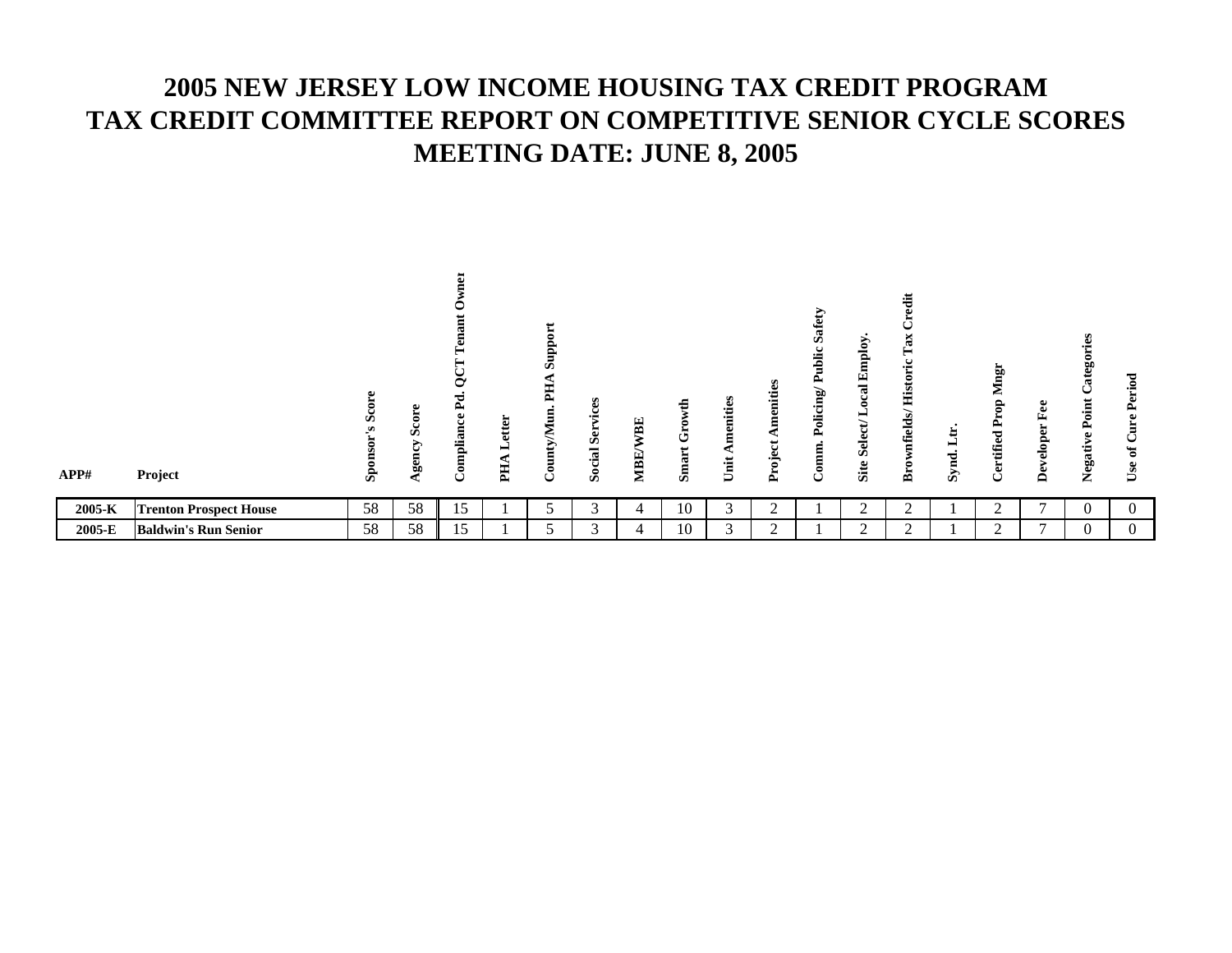## **2005 NEW JERSEY LOW INCOME HOUSING TAX CREDIT PROGRAMTAX CREDIT COMMITTEE REPORT ON COMPETITIVE SPECIAL NEEDS CYCLE SCORES MEETING DATE: JUNE 8, 2005**

| APP#       | Project                         | Score<br>Sponsor's | Score<br>Agency | Assistance<br>or Rental<br>McKinney | (yrs.)<br>Provider's Exper. | (proj.)<br>xper.<br>闰<br>Mgmt.<br>X<br>Dev. | Services<br>Social | Owner<br>Soc Serv Provider Maj | No Charge Services | Non Profit Sponsor | wnei<br>Tenant<br>QCD'<br>$_{\rm Pd}$ ./<br>Compliance | Letter<br>PHA | Support<br>PHA<br>County/Mun | WBE<br>MBE/ | Growth<br>Smart | Amenities<br>Unit. | Amenities<br>Project. | ublic Safety<br>Â,<br>Policing<br>Comm. | Employ.<br>Site Select/Local | Brownfield<br>Historic/ | $\mathbf{H}$<br>Synd. | Mngr<br><b>Certified Prop</b> | Developer Fee  | Categories<br>Negative Point | Use of Cure Period |
|------------|---------------------------------|--------------------|-----------------|-------------------------------------|-----------------------------|---------------------------------------------|--------------------|--------------------------------|--------------------|--------------------|--------------------------------------------------------|---------------|------------------------------|-------------|-----------------|--------------------|-----------------------|-----------------------------------------|------------------------------|-------------------------|-----------------------|-------------------------------|----------------|------------------------------|--------------------|
|            | 2005-G Tewksbury Supportive Hsg | 86                 | 84              |                                     | 6                           | 4                                           | 6                  | 6                              | 3                  | 5                  | 15                                                     |               | 5                            | 4           | 10              | 3                  | $\overline{2}$        |                                         | 2                            |                         |                       | 2                             | 7              | 0                            | $\overline{0}$     |
| $2005 - J$ | Samuel Miller                   | 85                 | 85              | $\theta$                            | 6                           | 6                                           | 6                  | 6                              | 3                  | 5                  | 15                                                     |               | 5                            | 4           | 10              | 3                  | $\overline{2}$        |                                         | 2                            |                         |                       | $\overline{2}$                | $\overline{7}$ | $\overline{0}$               | $\boldsymbol{0}$   |
|            | 2005-C Harvest Sr Housing       | 85                 | 74              | $\theta$                            | 6                           | 0                                           | 6                  | 6                              | 3                  | 5                  | 15                                                     |               | 5                            | 4           | 5               | 3                  | $\overline{2}$        |                                         | 2                            |                         |                       | 2                             | 7              | $\theta$                     | $\overline{0}$     |